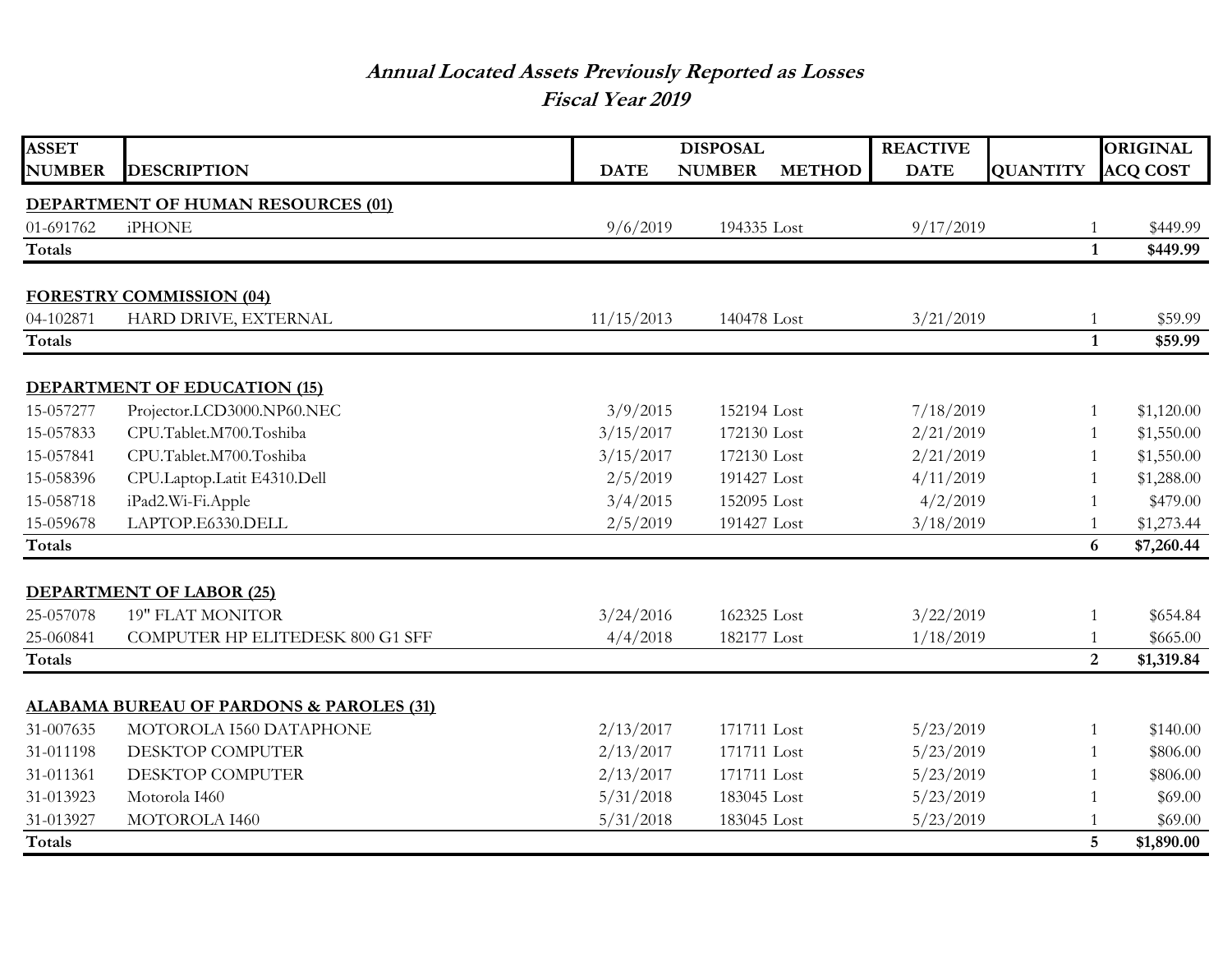| <b>ASSET</b>  |                                                             |             | <b>DISPOSAL</b> |               | <b>REACTIVE</b> |                 | <b>ORIGINAL</b> |
|---------------|-------------------------------------------------------------|-------------|-----------------|---------------|-----------------|-----------------|-----------------|
| <b>NUMBER</b> | <b>DESCRIPTION</b>                                          | <b>DATE</b> | <b>NUMBER</b>   | <b>METHOD</b> | <b>DATE</b>     | <b>QUANTITY</b> | <b>ACQ COST</b> |
|               | <b>ALABAMA LAW ENFORCEMENT AGENCY (35)</b>                  |             |                 |               |                 |                 |                 |
| 35-039258     | <b>VISION TESTER</b>                                        | 8/20/2019   | 194131 Lost     |               | 8/30/2019       | 1               | \$700.00        |
| 35-050292     | RADIO MOBILE GE ORION                                       | 11/15/2018  | 190432 Lost     |               | 5/13/2019       | 1               | \$2,578.50      |
| 35-050606     | VCR VHS TIME LAPSE SANYO                                    | 2/12/2007   | 71522 Lost      |               | 6/25/2019       | $\mathbf{1}$    | \$730.00        |
| 35-061044     | RADAR STALKER DSR                                           | 7/24/2014   | 144197 Lost     |               | 5/15/2019       | 1               | \$2,650.00      |
| 35-061246     | PROJECTOR DELL                                              | 7/13/2012   | 123950 Lost     |               | 8/12/2019       | $\mathbf{1}$    | \$1,216.20      |
| 35-070108     | CAMERA PACKAGE DIGITAL CANON                                | 6/27/2014   | 143755 Lost     |               | 2/26/2019       | 1               | \$1,868.20      |
| 35-070348     | CPU DESKTOP DELL GX620                                      | 6/27/2014   | 143761 Lost     |               | 6/21/2019       | $\mathbf{1}$    | \$870.53        |
| 35-072522     | BOOSTER (FOR CELL PHONE, SO.LINC)                           | 10/29/2018  | 190201 Lost     |               | 3/22/2019       | $\mathbf{1}$    | \$797.95        |
| 35-073338     | Radar, Stalker, DSR2X                                       | 9/9/2016    | 164400 Lost     |               | 2/8/2019        | $\mathbf{1}$    | \$2,896.74      |
| 35-073911     | CPU, Desktop, HP Compaq DC7800C                             | 9/9/2016    | 164401 Lost     |               | 5/10/2019       | 1               | \$801.00        |
| 35-074562     | RADIO, M/A COM, PORTABLE P7170                              | 11/15/2018  | 190424 Lost     |               | 5/6/2019        | 1               | \$3,156.10      |
| 35-074583     | RADIO, M/A COM, PORTABLE P7170                              | 11/15/2018  | 190432 Lost     |               | 5/13/2019       | $\mathbf{1}$    | \$3,156.10      |
| 35-078064     | RADIO, PORTABLE P7170 MACOM                                 | 9/9/2016    | 164401 Lost     |               | 7/11/2019       | 1               | \$3,624.00      |
| 35-078280     | Scanner, Barcode Motorola Pistol Grip MC3190G               | 10/29/2018  | 190200 Lost     |               | 7/30/2019       | $\mathbf{1}$    | \$1,795.00      |
| 35-078364     | CPU, ROAD TEST TABLET MOTION J3500 T008 DELL                | 8/20/2019   | 194130 Lost     |               | 8/30/2019       | $\mathbf{1}$    | \$8,010.96      |
| 35-078432     | RADIO, PORTABLE P7170 MACOM                                 | 11/15/2018  | 190432 Lost     |               | 6/21/2019       | $\mathbf{1}$    | \$3,624.00      |
| 35-079144     | Harddrive, Portable Western My Passport 500GB               | 11/15/2018  | 190442 Lost     |               | 7/9/2019        | $\mathbf{1}$    | \$78.66         |
| 35-082887     | CPU ASUS ALL IN ONE AUTO TEST STATION                       | 8/20/2019   | 194130 Lost     |               | 8/30/2019       | $\mathbf{1}$    | \$2,000.00      |
| 35-082888     | CPU ASUS ALL IN ONE AUTO TEST STATION                       | 8/20/2019   | 194130 Lost     |               | 8/30/2019       | 1               | \$2,000.00      |
| 35-082891     | CPU ASUS ALL IN ONE AUTO TEST STATION                       | 8/20/2019   | 194130 Lost     |               | 8/30/2019       | 1               | \$2,000.00      |
| 35-083229     | RADIO KENWOOD VHF 5W 1024 CH                                | 11/14/2018  | 190375 Lost     |               | 11/27/2018      | 1               | \$1,193.82      |
| 35-083671     | CPU LAPTOP FUJITSU Q702                                     | 11/7/2018   | 190310 Lost     |               | 3/5/2019        | 1               | \$1,750.45      |
| 35-083827     | CPU LAPTOP LATITUDE                                         | 11/15/2018  | 190426 Lost     |               | 3/6/2019        |                 | \$1,353.00      |
| 35-087071     | RADIO ARMADILLO R765 2 WAY                                  | 11/7/2018   | 190310 Lost     |               | 9/11/2019       | 1               | \$850.00        |
| 35-087578     | CPU,LAPTOP,DELL 6430                                        | 2/26/2016   | 162022 Lost     |               | 8/21/2019       | $\mathbf{1}$    | \$2,252.79      |
| 35-089195     | HARRIS TWO-WAY RADIO                                        | 9/28/2015   | 154996 Lost     |               | 11/8/2018       | 1               | \$4,447.29      |
| 35-089196     | <b>CAMERA NIKON D7100 DSLR</b>                              | 9/28/2015   | 154996 Lost     |               | 4/26/2019       |                 | \$2,000.58      |
| <b>Totals</b> |                                                             |             |                 |               |                 | 27              | \$58,401.87     |
|               |                                                             |             |                 |               |                 |                 |                 |
| 42-006077     | <b>RETIREMENT SYSTEMS OF ALABAMA (42)</b><br><b>SCANNER</b> | 11/16/2018  | 190467 Lost     |               | 9/4/2019        |                 | \$1,944.36      |
| <b>Totals</b> |                                                             |             |                 |               |                 | $\mathbf{1}$    | \$1,944.36      |